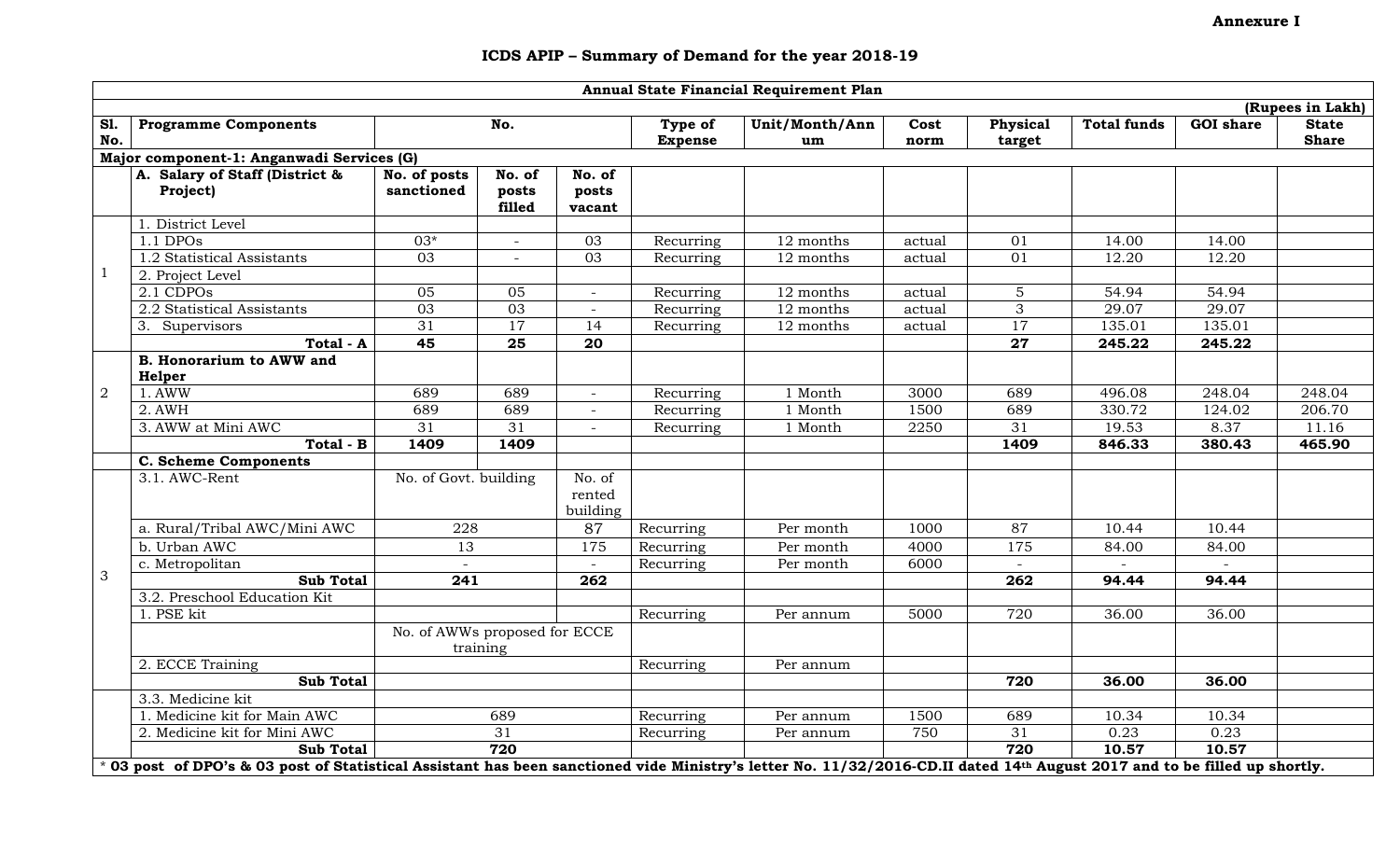|   | 3.4 Uniform                             | No. of AWWs/AWHs |               |                   |        |                |                |                |  |
|---|-----------------------------------------|------------------|---------------|-------------------|--------|----------------|----------------|----------------|--|
|   | 1. Uniform to AWW                       | 720              | Recurring     | $2\mbox{ sarees}$ | 400    | 720            | 5.76           | 5.76           |  |
|   | 2. Uniform to AWH                       | 689              | Recurring     | $2\mbox{ sarees}$ | 400    | 689            | 5.51           | 5.51           |  |
|   | <b>Sub Total</b>                        | 1409             |               |                   |        | 1409           | 11.27          | 11.27          |  |
|   | 3.5 Monitoring & Evaluation             | No. of AWCs      |               |                   |        |                |                |                |  |
|   | 1. AWCs/Mini AWCs                       | 720              | Recurring     | Per annum         | 1500   | 720            | 10.80          | 10.80          |  |
|   | <b>Sub Total</b>                        | 720              |               |                   |        | 720            | 10.80          | 10.80          |  |
|   | 3.6 Hiring of Vehicle & POL             | No. of vehicles  |               |                   |        |                |                |                |  |
|   | 1. District Level                       |                  |               |                   |        |                |                |                |  |
|   | 1.1 POL                                 | 01               | Recurring     | Per annum         | 190000 | 01             | 1.90           | 1.90           |  |
|   | 1.2 Hiring                              |                  | Recurring     | Per annum         | 250000 | $\equiv$       |                |                |  |
|   | 2. Project Level                        |                  |               |                   |        |                |                |                |  |
|   | 2.1 POL                                 | 05               | Recurring     | Per annum         | 190000 | 05             | 9.50           | 9.50           |  |
|   | 2.2 Hiring                              | $\overline{05}$  | Recurring     | Per annum         | 250000 | 05             | 12.50          | 12.50          |  |
|   | <b>Sub Total</b>                        | $\overline{11}$  |               |                   |        | 11             | 23.90          | 23.90          |  |
|   | 3.7. IEC (including IYCF                | No. of AWCs      |               |                   |        |                |                |                |  |
|   | Activities)                             |                  |               |                   |        |                |                |                |  |
|   | 1. IEC at AWC/Mini AWC<br>(operational) | 720              | Recurring     | Per annum         | 1000   | 720            | 7.20           | 7.20           |  |
|   | <b>Sub Total</b>                        |                  |               |                   |        | 720            | 7.20           | 7.20           |  |
|   | 3.8 Admin Expenses                      | No. of AWCs      |               |                   |        |                |                |                |  |
|   | 1. Admin expenses at Main AWC           | 689              | Recurring     | Per annum         | 2000   | 689            | 13.78          | 13.78          |  |
|   | 2. Admin expenses at Mini AWC           | 31               | Recurring     | Per annum         | 1000   | 31             | 0.31           | 0.31           |  |
|   | <b>Sub Total</b>                        | 720              |               |                   |        | 720            | 14.09          | 14.09          |  |
|   | 3.9 United fund for children with       | No. of children  |               |                   |        |                |                |                |  |
|   | special needs                           |                  |               |                   |        |                |                |                |  |
|   | Cost towards the special needs          |                  | Recurring     | Per annum/per     | 3000   | $\overline{0}$ | $\overline{0}$ | $\overline{0}$ |  |
|   | for differently abled children          |                  |               | children          |        |                |                |                |  |
|   | <b>Sub Total</b>                        |                  |               |                   |        | $\overline{0}$ | $\overline{0}$ | $\overline{0}$ |  |
|   | Total - C                               |                  |               |                   |        |                | 208.27         | 208.27         |  |
|   | D. Equipment and Furniture              | No. of AWCs      |               |                   |        |                |                |                |  |
|   | (once in 5 years)                       |                  |               |                   |        |                |                |                |  |
| 4 | a. Main AWC                             | 689              | Non-recurring |                   | 10000  | 689            | 68.90          | 68.90          |  |
|   | b. Mini AWC                             | $\overline{31}$  | Non-recurring |                   | 7000   | 31             | 2.17           | 2.17           |  |
|   | Total - D                               | 720              |               |                   |        | 720            | 71.07          | 71.07          |  |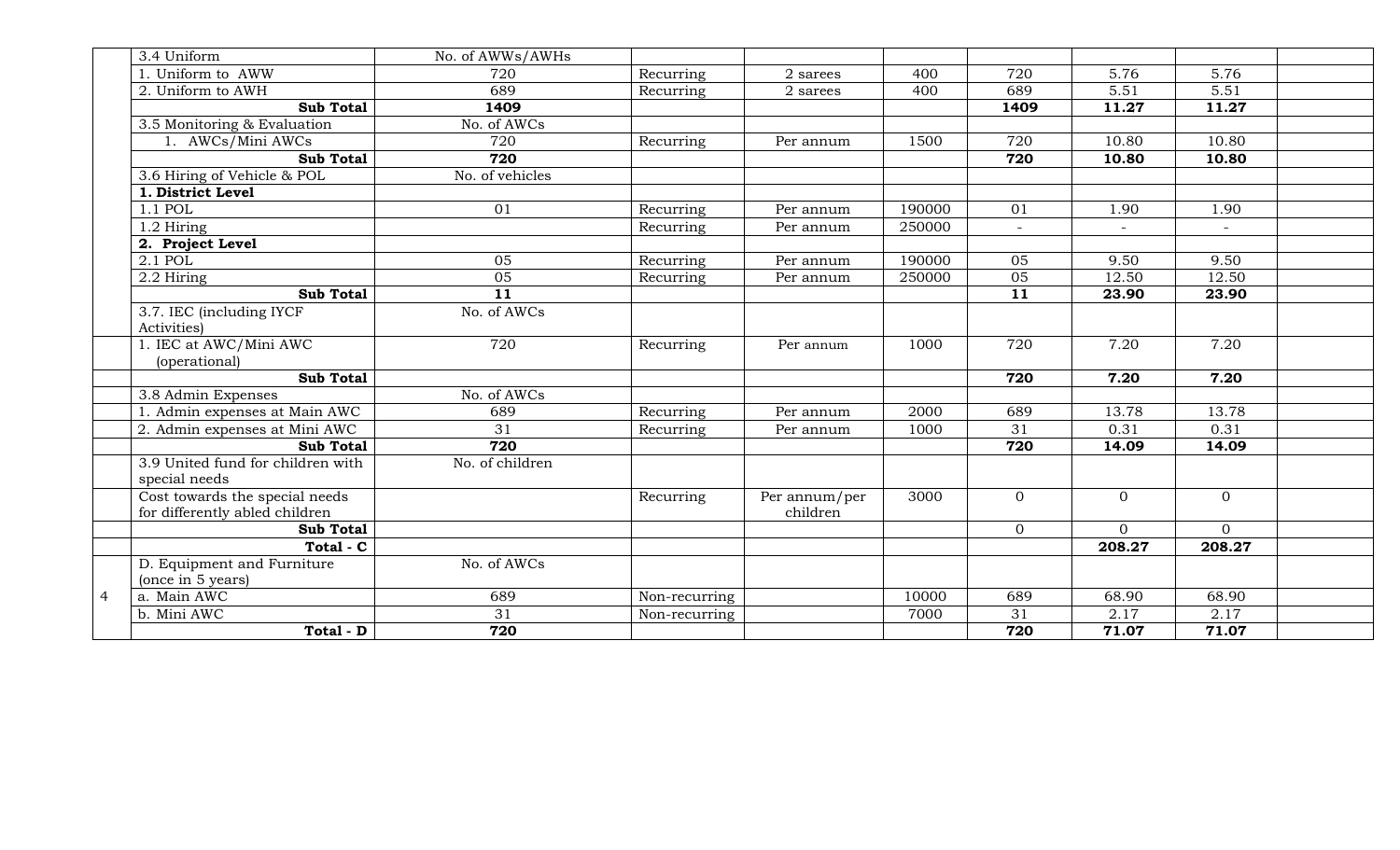| 5              | E. Training                                                                                                     | No. of Govt.<br>Training                   | No. of NGO run<br><b>Training Centres</b> | Recurring                         | No. of Batches                                     | Cost in<br>Rupees |              |         |        |        |
|----------------|-----------------------------------------------------------------------------------------------------------------|--------------------------------------------|-------------------------------------------|-----------------------------------|----------------------------------------------------|-------------------|--------------|---------|--------|--------|
|                |                                                                                                                 | Centers                                    |                                           |                                   |                                                    | per batch         |              |         |        |        |
|                | Anganwadi Services Training                                                                                     | $02$ (one<br>existing and<br>one proposed) |                                           |                                   |                                                    |                   |              |         |        |        |
|                | 5.1 Regular Training                                                                                            |                                            |                                           |                                   |                                                    |                   |              | 24.00   | 24.00  |        |
|                | 5.2 Refresher Training                                                                                          |                                            |                                           |                                   |                                                    |                   |              | 16.00   | 16.00  |        |
|                | 5.3 Other Training                                                                                              |                                            |                                           |                                   |                                                    |                   |              | 10.00   | 10.00  |        |
|                | <b>Sub Total</b>                                                                                                |                                            |                                           |                                   |                                                    |                   |              | 50.00   | 50.00  |        |
|                | Total - E                                                                                                       |                                            |                                           |                                   |                                                    |                   |              |         |        |        |
|                | Grand Total - 1 $(A + B+C+D+E)$                                                                                 |                                            |                                           |                                   |                                                    |                   |              | 1420.89 | 954.99 |        |
|                | <b>MAJOR COMPONENT-2: SNP</b>                                                                                   |                                            |                                           |                                   |                                                    |                   |              |         |        |        |
|                | <b>SNP</b>                                                                                                      |                                            | No. of beneficiaries                      |                                   | Days                                               | Rs./day           |              |         |        |        |
| 6              | 1. Normal children                                                                                              |                                            | 15000                                     | Recurring                         | 300                                                | 8.00              | 15000        | 585.00  | 360.00 | 225.00 |
|                | 2. Severely undernourished                                                                                      |                                            | 50                                        | Recurring                         | 300                                                | 9.50              | 50           | 2.48    | 1.43   | 1.05   |
|                | 3. Pregnant & Lactating Women                                                                                   |                                            | 3500                                      | Recurring                         | 300                                                | 12.00             | 3500         | 183.75  | 126.00 | 57.75  |
|                | Total - 2                                                                                                       |                                            |                                           |                                   |                                                    |                   |              | 771.23  | 487.43 | 283.80 |
|                | <b>MAJOR COMPONENT-3:</b>                                                                                       |                                            |                                           |                                   |                                                    |                   |              |         |        |        |
|                | <b>CAPITAL ASSETS</b>                                                                                           |                                            |                                           |                                   |                                                    |                   |              |         |        |        |
|                |                                                                                                                 | No. of Govt.<br>owned<br>buildings         | AWCs proposed                             |                                   |                                                    |                   |              |         |        |        |
| $\overline{7}$ | 1. Construction of AWCs already<br>sanctioned $(2nd$ installment if<br>$due)*$                                  | 241                                        |                                           | Non recurring                     | One time                                           |                   |              | 140.62  | 140.62 |        |
|                | 2. Construction of new AWC<br>buildings proposed under<br>convergence with MGNREGA<br>for 2018-19               | 241                                        |                                           |                                   | On re-<br>imbursement<br>basis after<br>completion | 100000            | 50           | 50.00   | 50.00  |        |
|                | 3. AWC up-gradation already<br>sanctioned $(2nd$ installment if<br>due)                                         | 241                                        |                                           | Non recurring                     | Per annum                                          |                   | $\sim$       | $\sim$  | $\sim$ |        |
|                | 4. AWC upgradation proposed for<br>2018-19                                                                      | 241                                        |                                           |                                   |                                                    | 200000            | 60           | 120.00  | 120.00 |        |
|                | 5. AWC maintenance of owned<br>AWCs applicable to Govt.<br>owned and non rental<br>Anganwadi Services buildings | $\sqrt{241}$                               |                                           | Recurring<br>(once in 5<br>years) | Per annum/AWC                                      | 3000              | $\sqrt{241}$ | 7.23    | 7.23   |        |

\* Utilization certificate has submitted. Hence, the amount is awaited.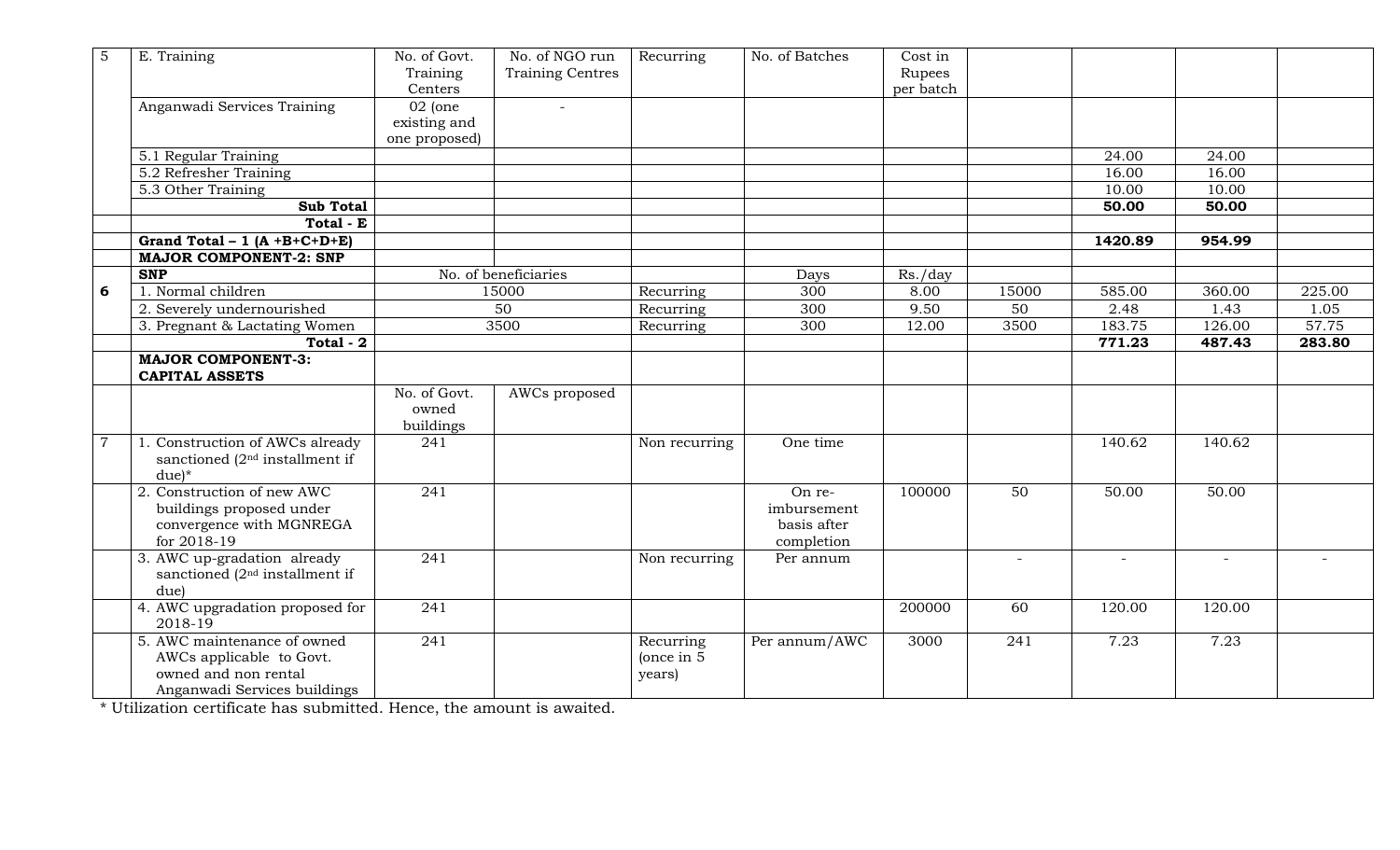|                                                                                 | No. of<br>Govt.<br>buildings | No. of<br>buildings<br>without<br>toilets | No. of<br>propose |               |                                     |       |     |         |         |        |
|---------------------------------------------------------------------------------|------------------------------|-------------------------------------------|-------------------|---------------|-------------------------------------|-------|-----|---------|---------|--------|
| 6. Construction of toilets in<br>existing AWCs in Government<br>owned buildings | 241                          | 161                                       | 161               |               | Non recurring $\vert$ Per annum/AWC | 12000 | 161 | 19.32   | 19.32   |        |
| Drinking water facilities                                                       | 241                          | 38                                        | 38                | Non recurring | Per annum/ AWC                      | 10000 | 38  | 3.80    | 3.80    |        |
| Grand Total – 3                                                                 |                              |                                           |                   |               |                                     |       | 550 | 340.97  | 340.97  |        |
| Final Grand Total $(1+2+3)$                                                     |                              |                                           |                   |               |                                     |       |     | 2533.09 | 1783.39 | 749.70 |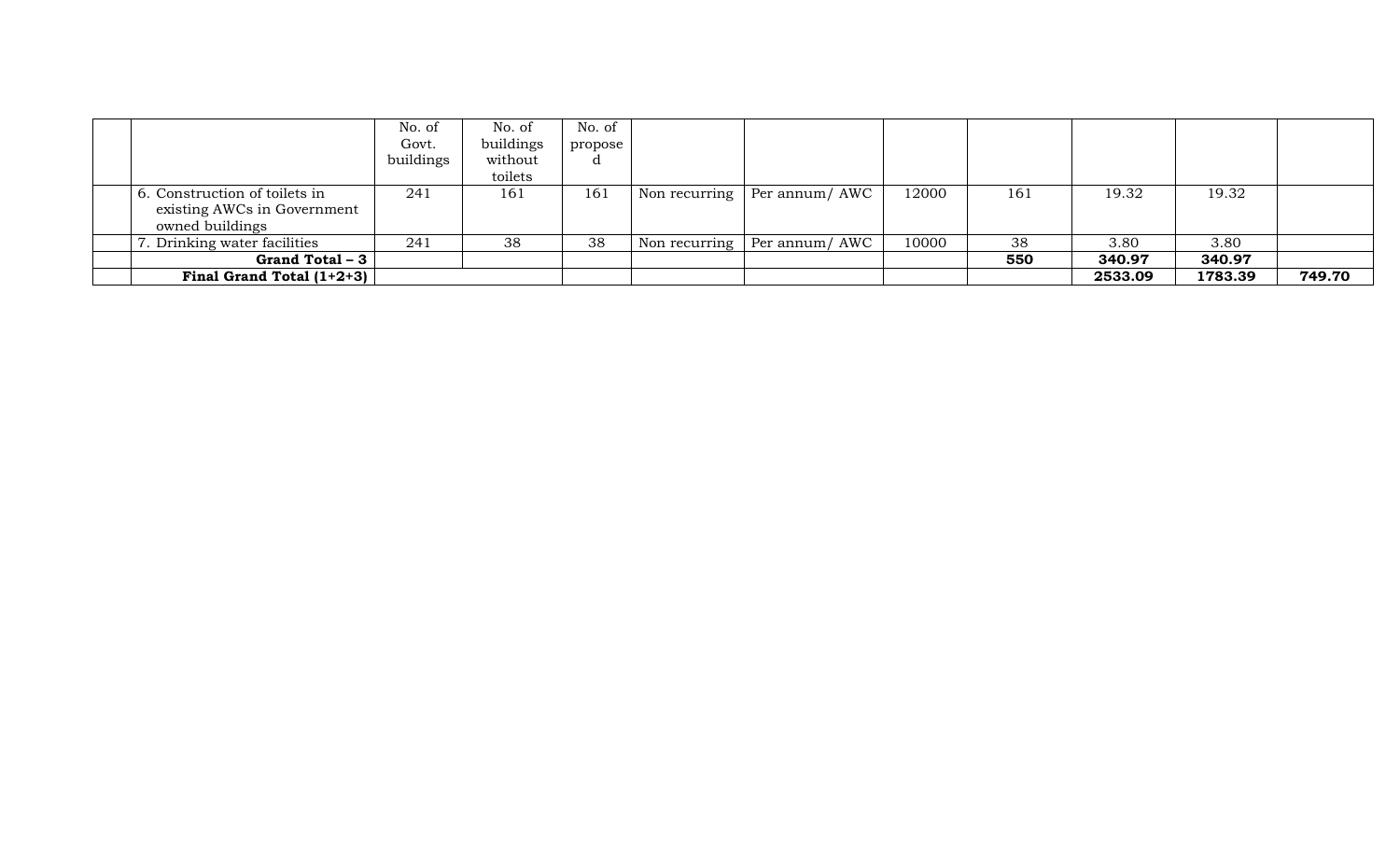# SALIENT FEATURES OF STATE APIP FOR FY 2018-19

## A. Basic information

1. Name of the UT - Andaman & Nicobar Islands

2. Number of Districts - 03

3. Projects

| <b>No. of Operationalised</b><br><b>Projects</b> |    |            | <b>AWCs</b>  | Mini AWCs  |           |  |
|--------------------------------------------------|----|------------|--------------|------------|-----------|--|
| Sanctioned                                       | ın | Sanctioned | In operation | Sanctioned |           |  |
| operation                                        |    |            |              |            | operation |  |
|                                                  |    | 689        | 689          |            |           |  |

## 4. Number of sectors

| Rural | Urban | Tribal | <b>High Burden</b>       |
|-------|-------|--------|--------------------------|
|       |       |        | $\overline{\phantom{0}}$ |

## 5. Human Resource

| Designation                  | <b>Sanctioned</b> | <b>Filled</b>  | <b>Vacant</b>            |
|------------------------------|-------------------|----------------|--------------------------|
| 5.1 State Cell               |                   |                |                          |
| Deputy Director              | 01                | 01             | $\overline{a}$           |
| Programme Officer (ICDS)     | 01                | 01             |                          |
| Office Superintendent        | 01                | 01             |                          |
| HGC (Upgraded to Head        | 01                | 01             |                          |
| Clerk)                       |                   |                |                          |
| <b>Statistical Assistant</b> | 01                | 01             | $\overline{\phantom{0}}$ |
| (Upgraded to Sr.             |                   |                |                          |
| Investigator)                |                   |                |                          |
| Accountant (upgraded to      | 01                | 01             |                          |
| Sr. Accountant)              |                   |                |                          |
| <b>LGC</b>                   | 01                | 01             | $\overline{\phantom{a}}$ |
| Peon                         | 01                | 01             |                          |
| 5.2 District Cell            |                   |                |                          |
| District Programme Officer   | 03                |                | 03                       |
| <b>Statistical Assistant</b> | 03                |                | 03                       |
| (Upgraded to Sr.             |                   |                |                          |
| Investigator)                |                   |                |                          |
| 5.3 Project Cell             |                   |                |                          |
| <b>CDPO</b>                  | 05                | 05             |                          |
| <b>ACDPO</b>                 |                   |                |                          |
| <b>Statistical Assistant</b> | 03                | 03             |                          |
| (Upgraded to Sr.             |                   |                |                          |
| Investigator)                |                   |                |                          |
| Supervisors                  | 31                | 17             | 14                       |
| Head clerk (upgraded)        | $\overline{4}$    | $\overline{4}$ |                          |
| Clerk cum typist             | $\overline{5}$    | $\overline{5}$ | $\overline{a}$           |
| Driver                       | $\overline{5}$    | $\overline{5}$ |                          |
| Peon                         | $\overline{5}$    | $\overline{5}$ |                          |
| 5.4 AWWs/AWHs                |                   |                |                          |
| 1. AWW                       | 689               | 689            | $\overline{\phantom{0}}$ |
| 2. AWH                       | 689               | 689            |                          |
| 3. AWW Mini                  | 31                | 31             |                          |

#### 6. SNP

| <b>No. of Beneficiaries</b> | FY 2017-18 | FY 2018-19 |
|-----------------------------|------------|------------|
| Children 0-36 Months        | 8389       | 11000      |
| Children 37-72 Months       | 2179       | 4000       |
| Severely Malnourished       | 69         | 50         |
| children                    |            |            |
| P & L Mothers               | 2621       | 3500       |